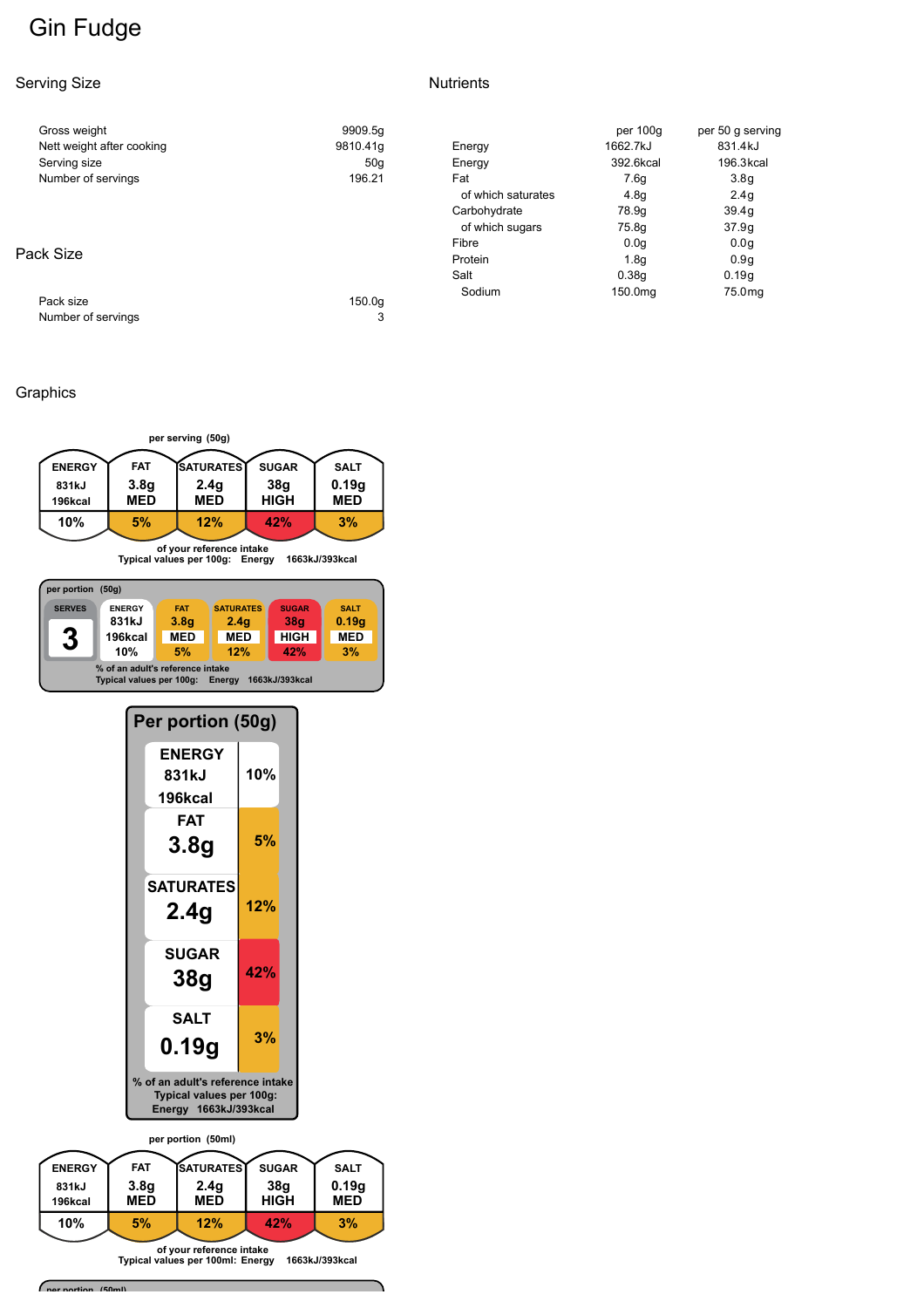

| Per portion (50ml)                                                                    |     |  |  |  |
|---------------------------------------------------------------------------------------|-----|--|--|--|
| <b>ENERGY</b><br>831kJ<br>196kcal                                                     | 10% |  |  |  |
| FAT<br>3.8g                                                                           | 5%  |  |  |  |
| <b>SATURATES</b><br>2.4g                                                              | 12% |  |  |  |
| <b>SUGAR</b><br>38g                                                                   | 42% |  |  |  |
| <b>SALT</b><br>0.19q                                                                  | 3%  |  |  |  |
| % of an adult's reference intake<br>Typical values per 100g:<br>Energy 1663kJ/393kcal |     |  |  |  |

| <b>Typical values</b> | per 100 g | per 50g<br>serving |
|-----------------------|-----------|--------------------|
| Energy                | 1663kJ    | 831kJ              |
|                       | 393kcal   | 196kcal            |
| Fat                   | 7.6g      | 3.8q               |
| of which saturates    | 4.8g      | 2.4q               |
| Carbohydrate          | 79a       | 39g                |
| of which sugars       | 76a       | 38q                |
| Protein               | 1.8q      | 0.9g               |
| Salt                  | 0.38a     | 0.19q              |

| Nutrition Facts<br>3 servings per container<br>Serving size<br>50g                                                                                                       |  |
|--------------------------------------------------------------------------------------------------------------------------------------------------------------------------|--|
| Amount per serving<br>200<br><b>Calories</b>                                                                                                                             |  |
| % Daily Value*                                                                                                                                                           |  |
| 4 <sub>q</sub><br><b>Total fat</b><br>6%                                                                                                                                 |  |
| Saturated Fat 2.5g<br>12%                                                                                                                                                |  |
| Trans Fat<br>0g                                                                                                                                                          |  |
| Cholesterol<br>10 <sub>mg</sub><br>4%                                                                                                                                    |  |
| 75 <sub>mg</sub><br>Sodium<br>3%                                                                                                                                         |  |
| <b>Total Carbohydrate</b><br>13%<br>39 <sub>q</sub>                                                                                                                      |  |
| <b>Dietary Fiber</b><br>0g<br>0%                                                                                                                                         |  |
| <b>Total Sugars</b><br>38 <sub>q</sub>                                                                                                                                   |  |
| 0%<br>Includes 0g Added Sugars                                                                                                                                           |  |
| Protein<br>less than 1g                                                                                                                                                  |  |
| 0%<br>Vitamin D 0mcg                                                                                                                                                     |  |
| 4%<br>Calcium 40mg                                                                                                                                                       |  |
| 0%<br>Iron 0mg                                                                                                                                                           |  |
| Potassium 45mg<br>2%                                                                                                                                                     |  |
| *The % Daily Value (DV) tells you how much a nutrient in<br>a serving of food contributes to a daily diet. 2,000 calories<br>a day is used for general nutrition advice. |  |

| Nutrition Facts<br>Serving size<br>50 <sub>q</sub><br>Serving Per Container 3 |                      |
|-------------------------------------------------------------------------------|----------------------|
|                                                                               |                      |
| Amount per serving                                                            |                      |
| Calories 200                                                                  | Calories from fat 35 |
|                                                                               | % daily value*       |
| <b>Total fat</b><br>4a                                                        | 6%                   |
| Saturated Fat 2.5g                                                            | 12%                  |
| Trans Fat<br>0g                                                               |                      |
| Cholesterol<br>10 <sub>mg</sub>                                               | 4%                   |
| 75 <sub>mg</sub><br>Sodium                                                    | 3%                   |
| <b>Total Carbohydrate</b><br>39a                                              | 13%                  |
| Dietary Fiber<br>0a                                                           |                      |